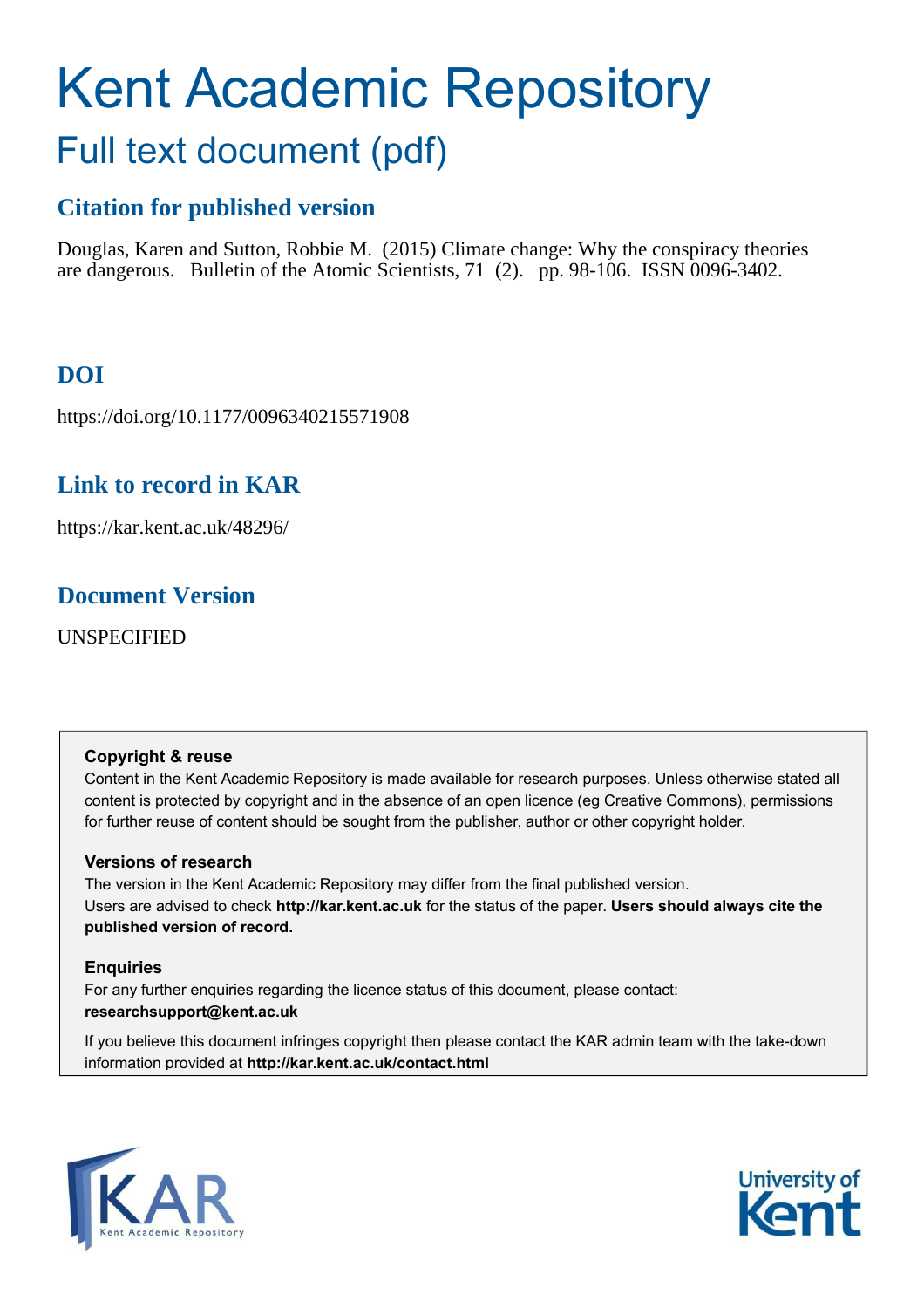**Author contacts**: k.douglas@kent.ac.uk and r.sutton@kent.ac.uk

# **Climate change: Why the conspiracy theories are dangerous Karen M. Douglas and Robbie M. Sutton**

#### **Abstract**

Uncertainty surrounds the public understanding of climate change, and provides fertile ground for conspiracy theories. Typically, such conspiracy theories assert that climate scientists and politicians are distorting or hijacking the science to suit their own purposes. Climate change conspiracy theories resemble other conspiracy theories in some respects, but in other respects they appear to be quite different. For example, climate change conspiracy theories appear to be motivated by the desire to deny or minimize an unwelcome and threatening conclusion. They also appear to be more contentious than other types of conspiracy theories. Perhaps to an unparalleled extent, people on both sides of the issue champion climate change conspiracy theories. Finally, more than other conspiracy theories, those concerning climate change appear to be more politically loaded, dividing opinion across the left-right continuum. Some empirical evidence suggests that climate change conspiracy theories may be harmful, steering people away from environmentally friendly initiatives. They therefore present a significant challenge for governments and environmental organizations that are attempting to convince people to take action against global warming.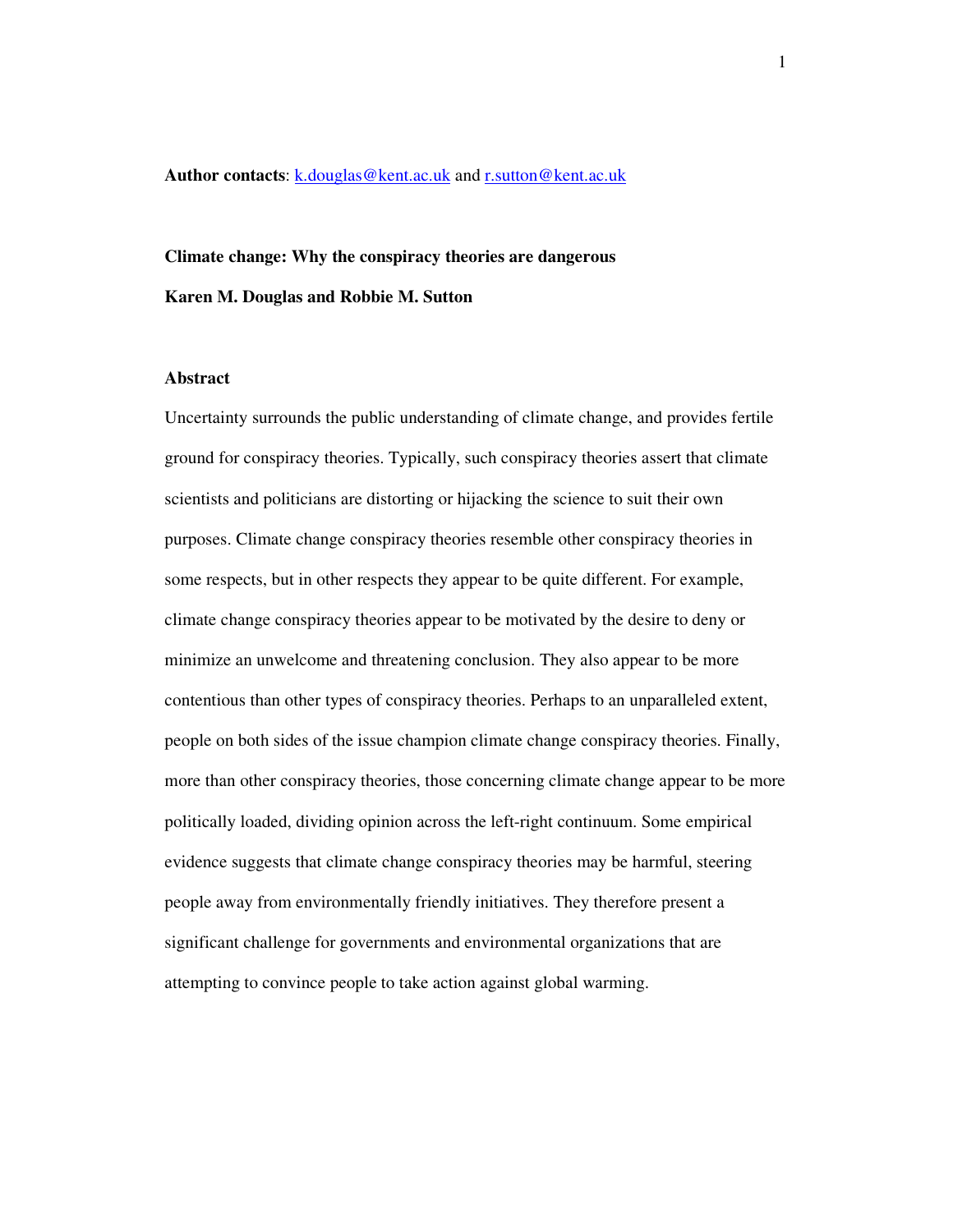#### **Keywords**

climate change, conspiracy theories, motivated reasoning, scientific consensus

In 2006 hurricane expert Bill Gray, an emeritus professor of atmospheric science at Colorado State University, called global warming "one of the greatest hoaxes ever perpetrated on the American people" (Achenbach, 2006) and said that after a period of warming, the Earth would begin to cool again in three to eight years. Eight years on, the Earth is still warming (NASA, 2014) but, if anything, the voices alleging conspiracy have become louder.

When prominent experts such as Gray speak, people listen. As an expert on meteorology, he is a trusted source of information about the world's climate. Other well-known climate skeptics include US Senator James Inhofe, who wrote *The Greatest Hoax: How the Global Warming Conspiracy Threatens Your Future (2012)* and again chairs the Senate's Environment and Public Works Committee; former Northern Irish environmental minister Sammy Wilson; former US vice presidential candidate Sarah Palin; and former president of the Czech Republic Václav Klaus (Monbiot, 2009).

When people are unsure of the facts and lack the necessary knowledge and skills to interpret data themselves, they understandably turn to trusted experts to guide their opinions and behaviors. However, when people listen to climate skeptics, they enter a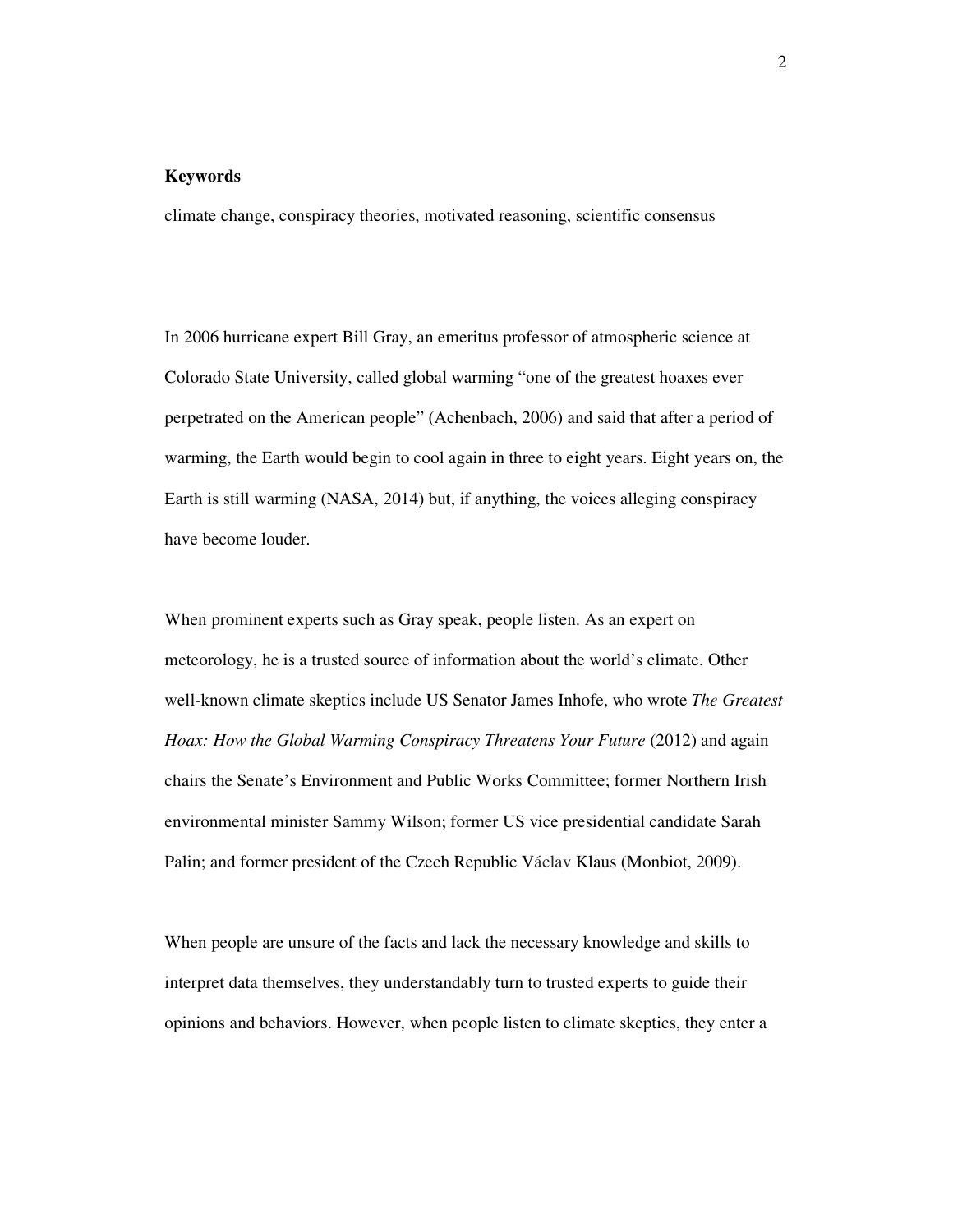minefield of mistrust, suspicion, and doubt. By no means do all skeptics advance conspiracy theories to discredit mainstream science and environmental policy. Nonetheless, theories abound that assert climate scientists are faking their data to obtain more research funding. Or, global warming is an attempt to promote nuclear power. Or, it is a scam cooked up by people who own shares in renewable energy companies. Or, it is a myth spread by environmentalists in the pursuit of a one-world socialist government. These are all conspiracy theories that have the power to influence what people think and do.

Climate change conspiracy theories resemble other conspiracy theories in some respects, but in other respects they may be uniquely harmful, steering public opinion and policy away from efforts to reduce, and adapt to, the impacts of global warming. Although conspiracy theories are more common, and more studied, than ever before, psychologists have paid relatively little attention to the unique properties of climate change conspiracy theories. This article attempts to identify what such theories have in common with, and what might set them apart from, other conspiracy theories.

#### **Out of the ordinary**

Generally, when something big happens, such as the death of a president or a terrorist attack on a major city, people want answers. But for many people the answers given by officialdom are not enough. Instead they turn to allegations of collusion, intrigue, and cover-ups. Popularly known as conspiracy theories, these allege that such events are the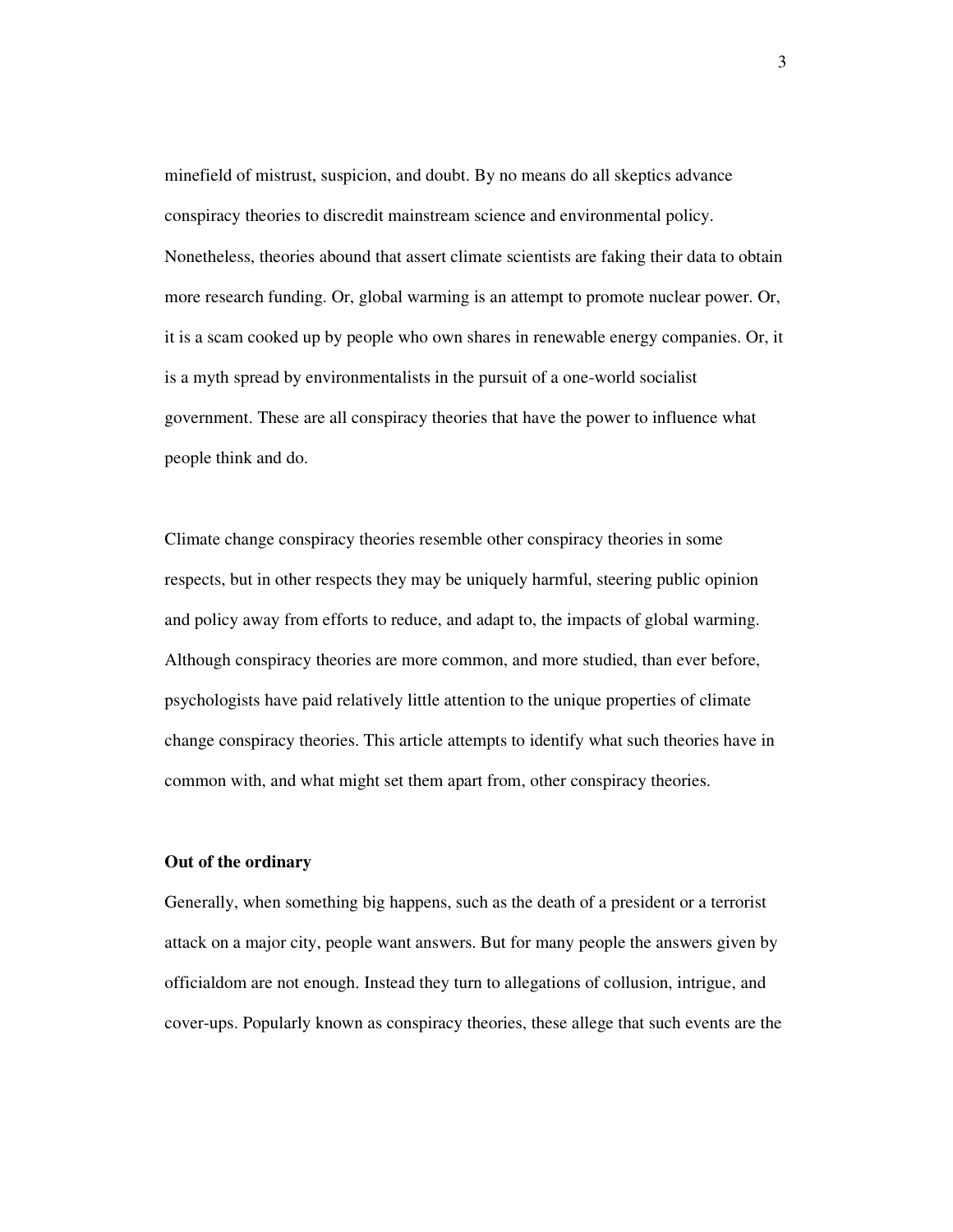secret actions of powerful and malevolent groups—rather than accidents, natural occurrences, or the overt actions of officially identified perpetrators (McCauley and Jacques, 1979). Conspiracy theories are a prevalent feature of contemporary culture, assisted by the ease and speed of digital communication (Coady, 2006). They capture public awareness, drawing attention away from conclusions supported by scientific evidence and logic and toward explanations that involve complex schemes and plots.

Conspiracy theories range from outlandish (for example, that Barack Obama and other world leaders are reptiles in human guise) to unproven (that the US government was at least complicit, and at worst responsible, for the 9/11 attacks) to true (the Watergate affair and the Tuskegee syphilis scandal). Other well-known conspiracy theories include the notion that Lee Harvey Oswald worked with the CIA to assassinate President John F. Kennedy; that elements within the British establishment killed Diana, Princess of Wales; and that NASA faked the Apollo moon landings. In general, people find it difficult to believe that such significant events can be explained by mundane or ordinary details (Leman and Cinnirella, 2007).

Climate change is perhaps a supreme example of this "proportionality bias." It is a global-scale event with enormous significance, and is portrayed by scientists and governments as a consequence of small, everyday factors such as the transport we use. It is perhaps no surprise, then, that there are many conspiracy theories about climate change. Such theories typically postulate that global warming is not happening and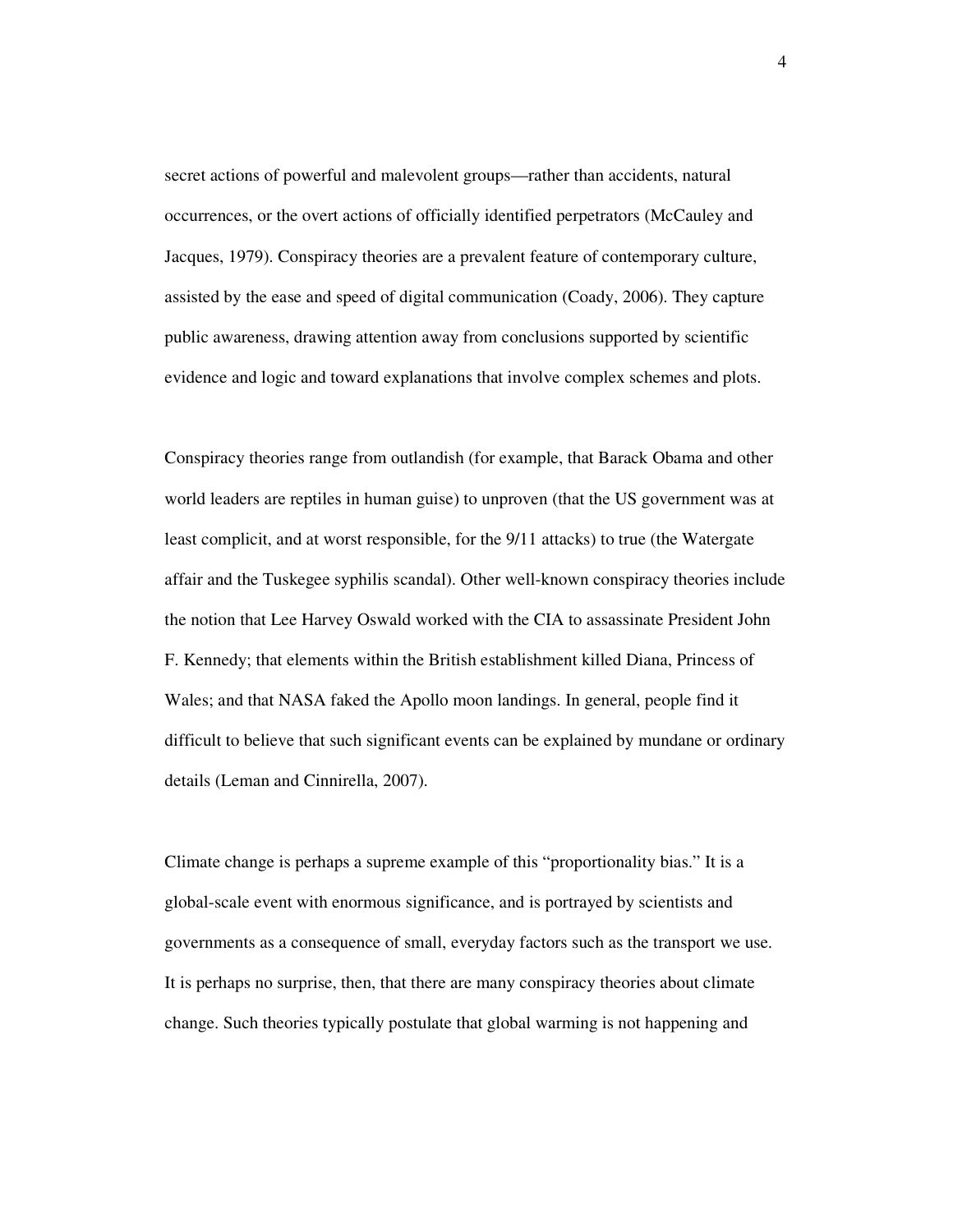instead that scientific findings are being exaggerated or fabricated by people who have something to gain. Because they all have this thread in common, they are often referred to collectively as the Great Global Warming Conspiracy. However, the motives and perpetrators identified by the various theories are not always the same. Among the most popular theories:

*Scientists are making it up for political reasons.* According to this theory, scientists are fabricating or tweaking their data to gain political power and to support politicians' strivings for power. For example, Bill Gray has argued that global warming gives scientists and politicians a cause that will allow them to "organize, propagandize, force conformity and exercise political influence" (Achenbach, 2006). In short, this theory argues that the case for global warming is a political stunt.

*Scientists are making it up to get research funding.* An alternative theory, but one that still blames the scientists, is that data are fabricated or distorted because climate scientists generally struggle to secure research funding. Alarming data increase the likelihood that future research will be supported, so climate scientists are motivated to lie about their data to increase their chances of success. This theory implies that a cohesive cabal of climate scientists have managed to con governments worldwide and even dupe the United Nations into endorsing their lies.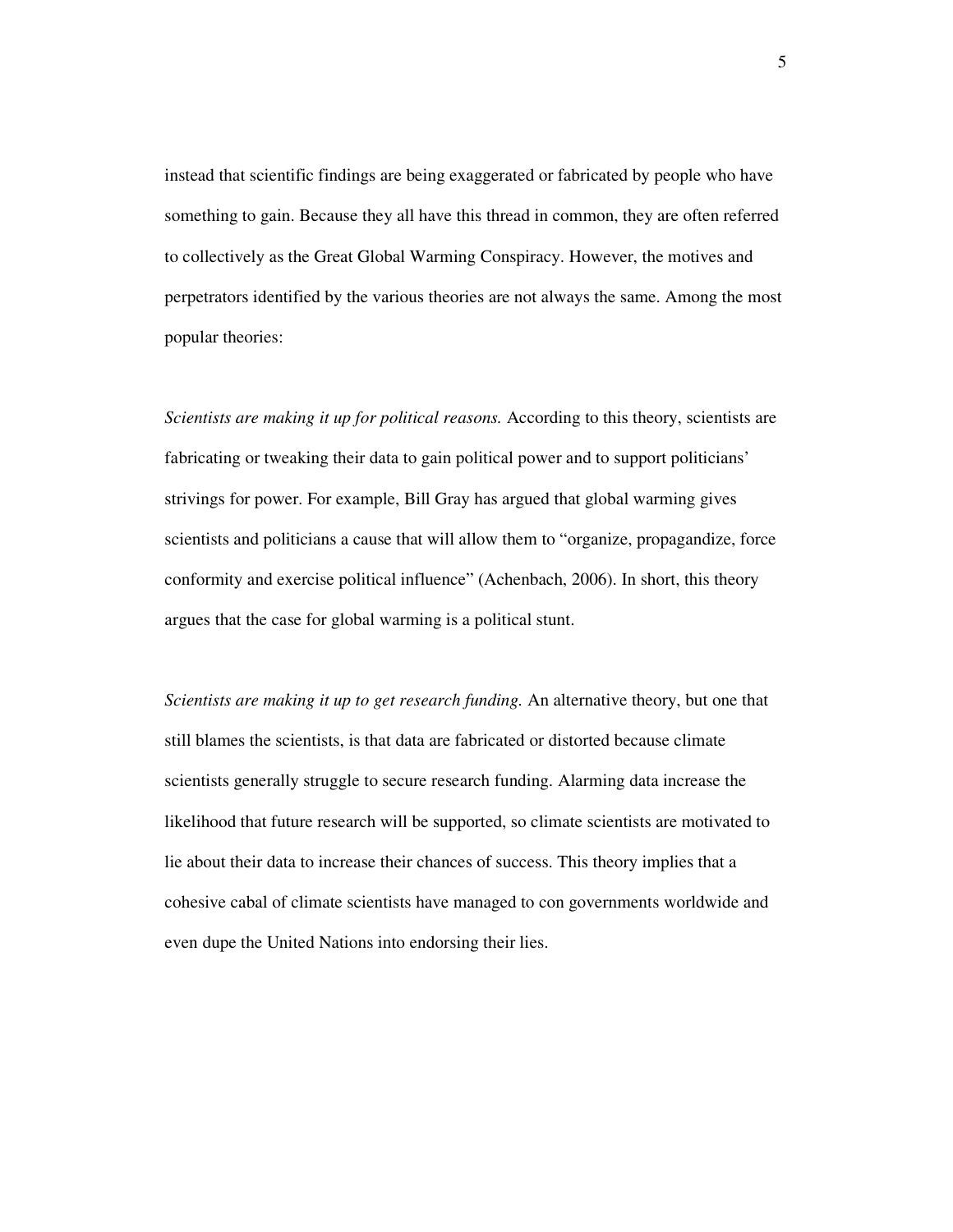*Global warming is a green scam.* Another conspiracy theory argues that because many people have invested in renewable energy companies, they stand to lose a lot of money if global warming is shown to be a myth. According to this theory, environmental groups therefore bribe climate scientists to doctor their data so that they are able to secure their financial investment in green energy.

*Global warming is an attempt to promote nuclear power.* Although its life cycle is not entirely carbon-free, nuclear power production emits relatively small amounts of the greenhouse gas carbon dioxide, and therefore does not contribute significantly to global warming. One of the many claims made in the 2007 British documentary "The Great Global Warming Swindle" is that the threat of global warming is an attempt to promote nuclear power. Ultimately, companies in the nuclear sector stand to profit if nations become more dependent on nuclear power. Indeed, any scheme that puts a price on carbon emissions is likely to benefit nuclear power.

#### **Similarities and differences**

In the examples above, the alleged conspirators are driven by either political power or money. This is much the same for many other conspiracy theories. For example, some argue that the 9/11 attacks were all about oil, that Princess Diana was murdered because she posed a threat to British political stability, and that President Kennedy was assassinated because he was unpopular with powerful people and groups such as the CIA and the Mafia. Someone always had something to gain—financial or political (or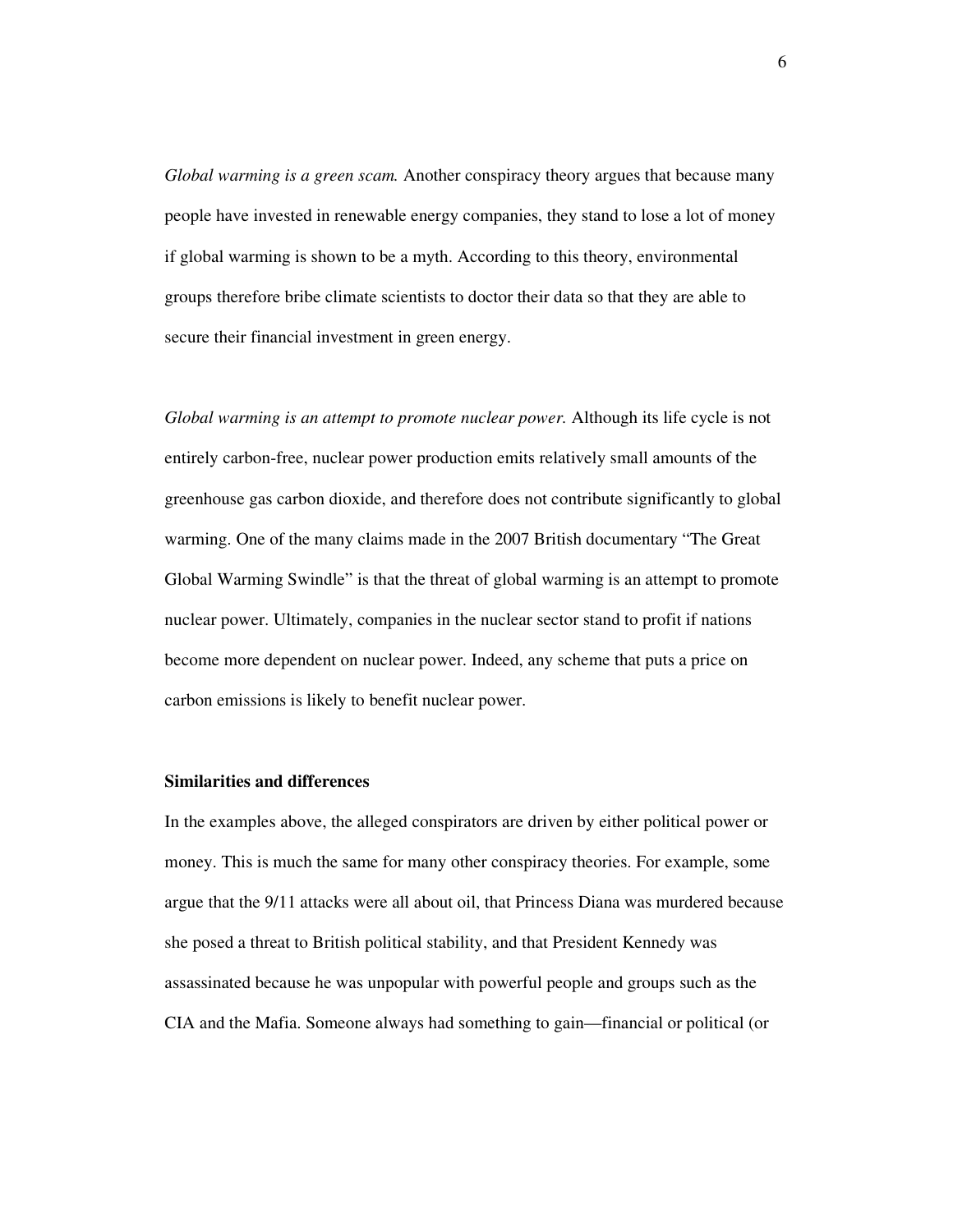both)—from these events. Similarly, all climate change conspiracy theories surmise that global warming is a scam manufactured by those who have something to gain from it (although the perpetrators vary from theory to theory).

But this may be where the similarities between climate change conspiracy theories and other popular conspiracy theories end. So far, social scientists have not conducted systematic research to examine exactly how belief in conspiracy theories about climate change is similar to, or different from, other conspiracy beliefs. While researchers await a new wave of studies focused on climate change conspiracy beliefs, comparing climate change conspiracy theories with other popular conspiracy theories reveals some crucial differences.

#### **Motivated reasoning**

One key difference is that people have multiple, deep-seated reasons to believe in climate change conspiracy theories. Most people prefer to believe that they are part of an enduring and moral social group that can be confident and strong in the face of conflict and threat (Tajfel and Turner, 1979; Wohl et al., 2010). They also prefer to perceive themselves as moral individuals. Indeed, self-enhancement—the motivation to feel good about oneself and maintain self-esteem—is seen as universal (Sedikides et al., 2003). Although sometimes unrealistic, people are also motivated to believe that they are headed toward a bright future and that they should be optimistic about their prospects (Weinstein, 1980). It is obviously more pleasant to hold these beliefs than not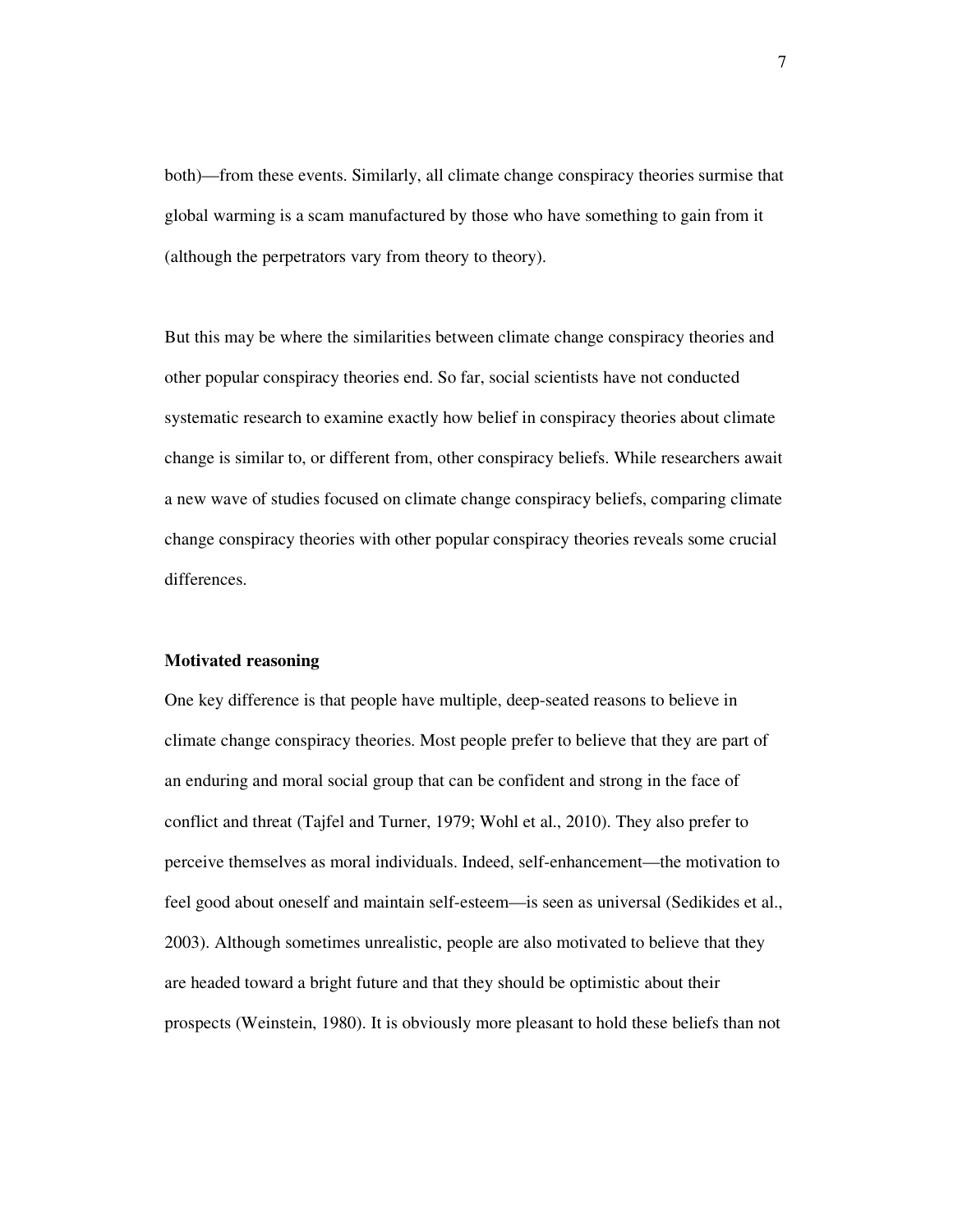to hold them. More than that, these beliefs appear to be fundamental to people's ability to function effectively (Taylor & Brown, 1988).

Climate change presents a powerful threat to these fundamental and cherished beliefs about the morality of individuals (Bandura, 2007) and the legitimacy of societies (Feygina et al., 2010). The key psychological appeal of climate change conspiracy theories, then, may be that they discredit the apparently overwhelming evidence that humans are contributing to the destruction of their own environment. Denial of climate change is likely to do a lot more for people's general sense of equanimity than, say, believing that Princess Diana was murdered. Climate change conspiracy theories may therefore be a politically significant type of "motivated reasoning" (Kunda, 1990)—in which information that challenges valued beliefs is discounted, while information that supports them is accepted uncritically. Of course, it is possible for people to doubt the evidence for anthropogenic climate change without subscribing to conspiracy theories (for example, a person may believe that the planet is warming due to natural cycles), but the two are clearly correlated (Lewandowsky et al., 2013; Lieserowitz, 2006).

A related feature of climate change conspiracy theories is that they appear to be politically loaded, dividing opinion according to people's position on the spectrum between right and left. With the right wing emphasizing the production of wealth rather than its redistribution, and opposing governmental regulation and interference, it is not surprising that right-wing political identification is associated with disbelief in climate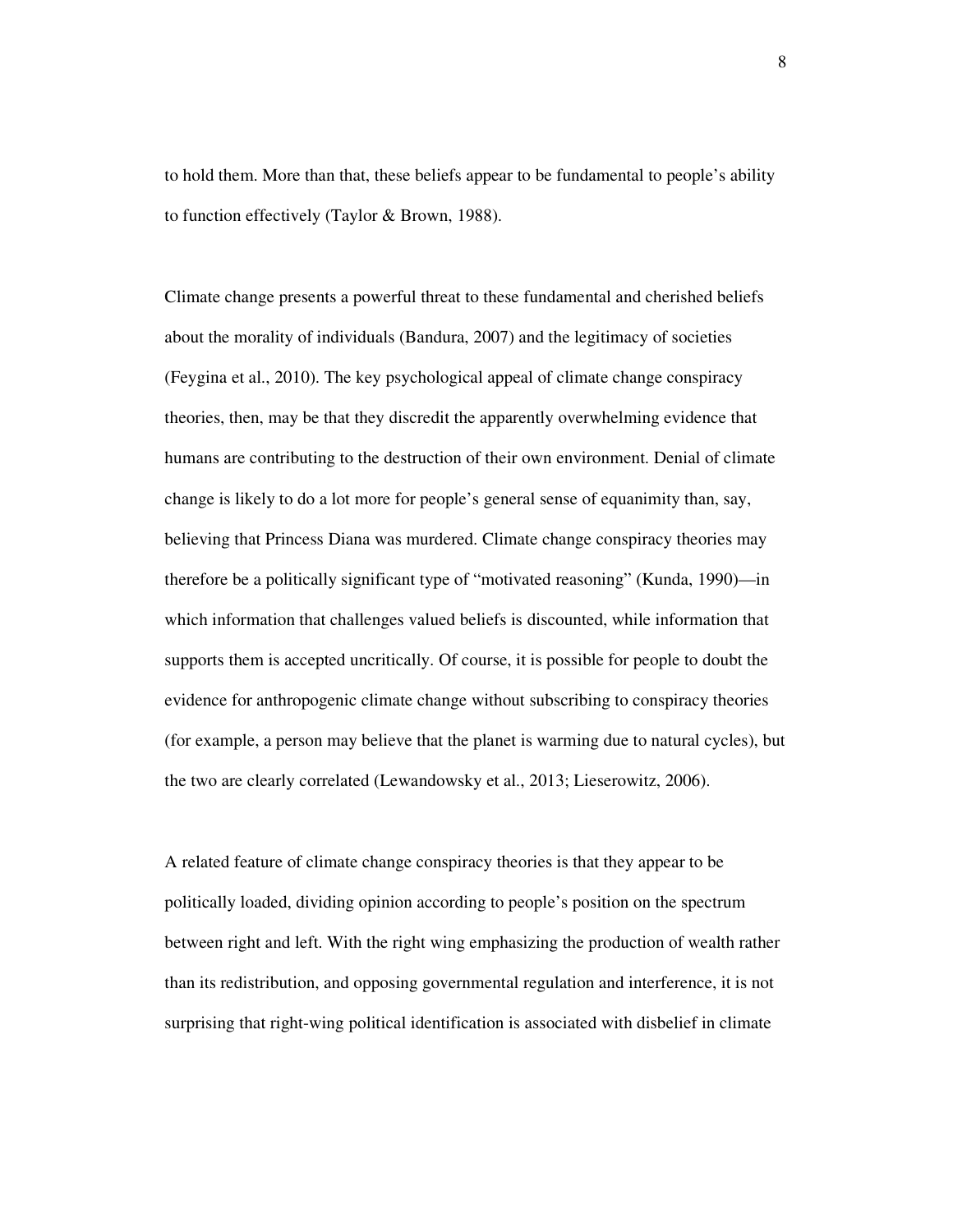change. This type of disbelief is unlike the rejection of mainstream science surrounding other controversial topics such as vaccination and genetically modified foods. However, as cognitive psychologist Stephan Lewandowsky and his colleagues have shown (2013), people who have a conspiracist view of the world and who subscribe to a range of conspiracy theories are more likely to reject the mainstream scientific consensus on all three topics.

Motivated reasoning may help explain why the mounting scientific evidence of climate change only seems to have yielded more and more conspiracy theorizing and controversy. Researchers have shown that exposure to scientific evidence about climate change can polarize opinion, rather than informing it in the rational way that one might expect (Kahan et al., 2012). When climate scientists are seen as part of a left-wing elite arguing for social change, their findings may be sharply rejected. It may seem perfectly reasonable for climate scientists to point to the impact of climate change on the world's least powerful people, for example. However, such arguments appeal more to liberals than conservatives (Markowitz and Shariff, 2012). Couching arguments in terms of conservative moral values, such as a concern for purity (for example, of the environment), could potentially help defuse the perception that liberal scientists are distorting or falsifying their results for political purposes.

#### **Double-edged conspiracy**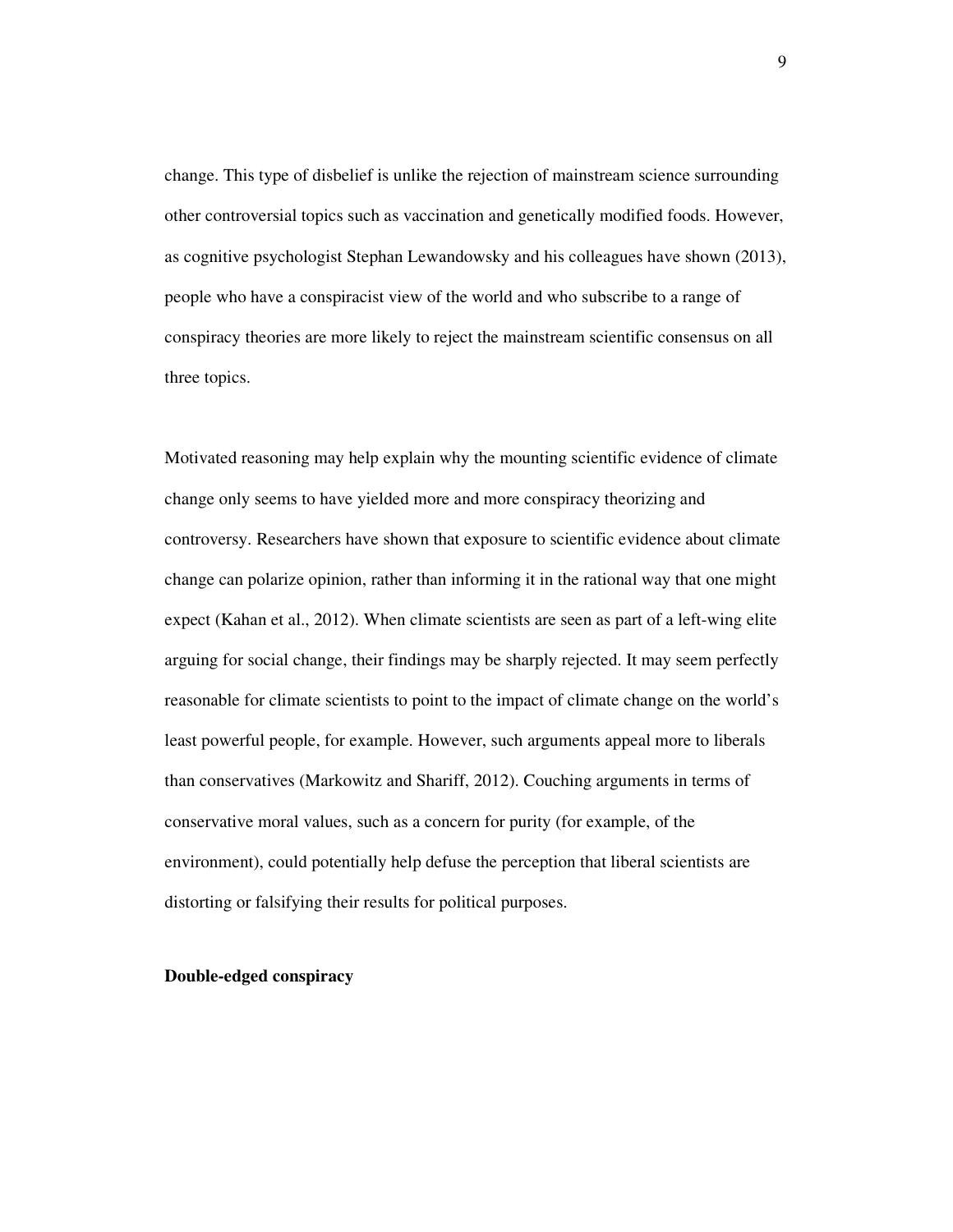Another important and possibly unique feature of conspiracy theories about climate change is that there are powerful theories on both sides of the debate. With regard to topics such as 9/11, President Kennedy, and the Apollo moon landings, there is a single mainstream explanation opposed by one or more conspiracy theories. In the case of climate change, however, conspiracy theories that dispute the official account (that humans are inducing dangerous levels of climate change) are countered by others that affirm it. Indeed, some of these counter-conspiracy theories suggest that the official account has not been put firmly enough. A core proposition of many, including arguments put forward by organizations such as Greenpeace (Gibson, 2012), is that industrialists are orchestrating and funding a campaign to sow seeds of doubt and denial in public opinion (Fischer, 2013).

Other conspiracy theories refer less to byzantine scheming than to backroom political machinations. For example, *National Geographic* reported (Howard, 2014) that important information about greenhouse gas emissions in China was removed from the summary for policy makers prepared from the fifth Intergovernmental Panel on Climate Change assessment. The apparently intentional suppression of information that may be politically inconvenient raises concern about the international politicization of climate change—specifically, that evidence of its seriousness and of its links to human behavior tends to be understated.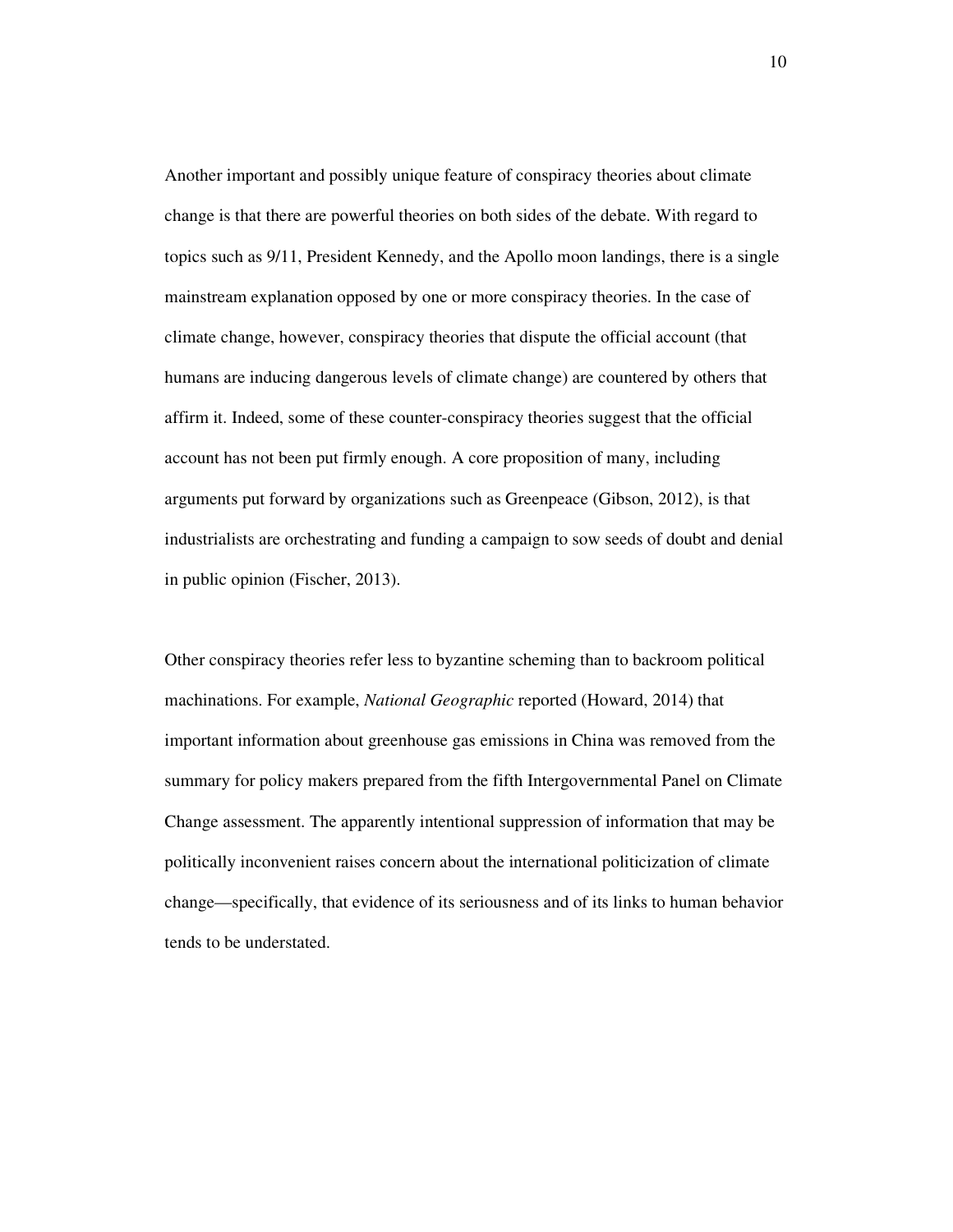Counter-conspiracy theories may gain less airtime than those that underpin the denial of climate change. Nonetheless, they draw empirical support from extensive analyses of documented links between industrial interests, think tanks, and prominent climate skeptics (Dunlap and Jacques, 2013; Oreskes and Conway, 2010)—and indeed from recent evidence that these links are becoming more byzantine and untraceable (Brulle, 2013). In short, they may be largely warranted, even unavoidable, responses to the tactics of an opposing lobby aiming to discredit mainstream science and policy.

No matter how plausible or warranted, the very existence of counter-conspiracies illustrates the corrosive and potentially recursive nature of conspiracy theorizing. In the climate change debate, conspiracy theories (for example, that scientists and governments are overstating risks for nefarious reasons) are themselves the subject of conspiracy theories (that industrialists are funding their dissemination). Both sides of the debate are therefore represented as insincere, and scientific data are represented as political tools rather than value-free observations of the world. This creates a climate of uncertainty and mutual distrust, which, especially when politicized, greatly undermines the possibility of rational debate and discourse about the appropriate policy response to scientific findings (Cohen, 2003). Perhaps most corrosive, the sum total of these effects is to create the impression that the climate change debate boils down to a choice between competing conspiracy theories.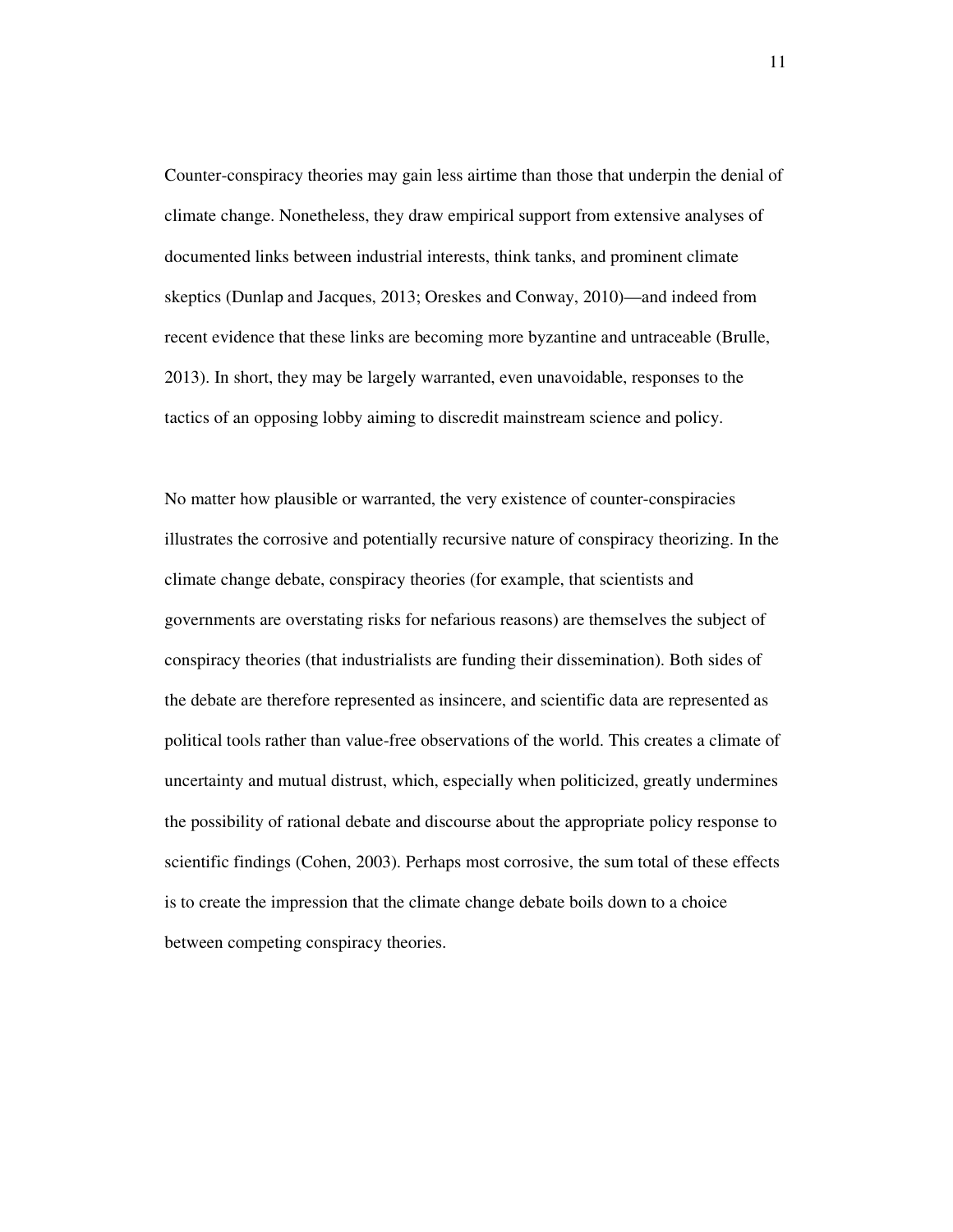In a world where people disbelieve science or are unsure about the meaning of scientific claims, the sources of conspiracy theories are extremely important. When people are unsure or lack confidence in data, they tend to rely on secondhand knowledge, typically presented by authoritative media sources. But when well-known and seemingly authoritative sources endorse conspiracy theories, as in the case of Bill Gray and others mentioned earlier, people are likely to take notice (Chaiken and Maheswaran, 1994). Known as "knowledge by authority" in philosopher Charles Sanders Peirce's taxonomy of epistemology, reliance on others for information cannot guarantee impartiality or accuracy (Hovland and Weiss, 1951). Further, if climate change conspiracy theories make people doubtful of scientific claims, people may be less likely to support action or take measures to reduce the problem.

#### **Impacts of climate change conspiracy theories**

Although often parodied as inconsequential fantasies entertained by disenfranchised people on the fringes of society, conspiracy theories can influence what ordinary people intend to do in important domains. For example, social psychologist Daniel Jolley and one of the authors of this article asked people participating in a study to read a fictitious article about vaccines (Jolley and Douglas, 2014a). One set of participants read an article arguing that people within the vaccine industry are guilty of misrepresenting or hiding data about the efficacy and safety of vaccines, and that their actions are motivated by profit. These are typical conspiracy theories advocated by members of the anti-vaccine movement. The other study participants read a piece that refuted common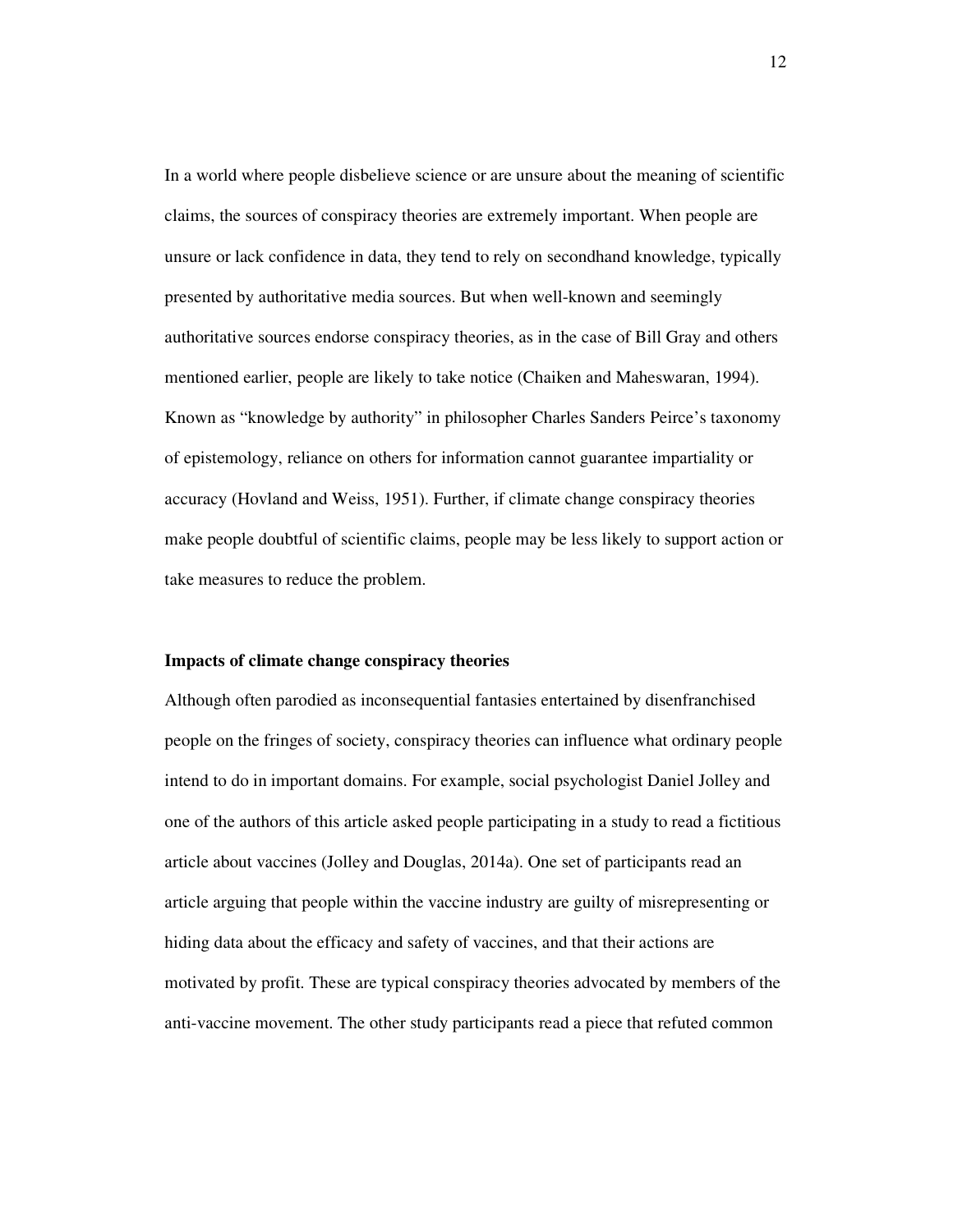anti-vaccine conspiracy theories. The study reported that people in the first group, who were exposed to the anti-vaccine conspiracy theories, were more reluctant to have a fictional child vaccinated.

Using a similar experimental design, other research has shown that people who read materials arguing that governments are involved in elaborate plots and schemes, such as the alleged 9/11 conspiracy, indicated a reluctance to vote in general elections compared to those who read information that refutes such conspiracy theories (Jolley and Douglas, 2014b). Further, research has shown that people can be influenced by exposure to conspiracy theories without being aware that they have been persuaded (Douglas and Sutton, 2008).

Of particular importance here, some recent research has explored the impact of climate change conspiracy theories. Jolley and Douglas (2014b) asked people to read a paragraph about climate change. In one condition, the paragraph contained information supporting conspiracy theories (for example, that climate scientists are doctoring their data); in another condition, the paragraph refuted the conspiracy theories. Exposure to conspiracy theories reduced people's intentions to reduce their carbon footprint, relative to people who were given refuting information.

So, what can (or should) be done about climate change conspiracy theories? While scholars are waiting for more studies of climate change conspiracies specifically, they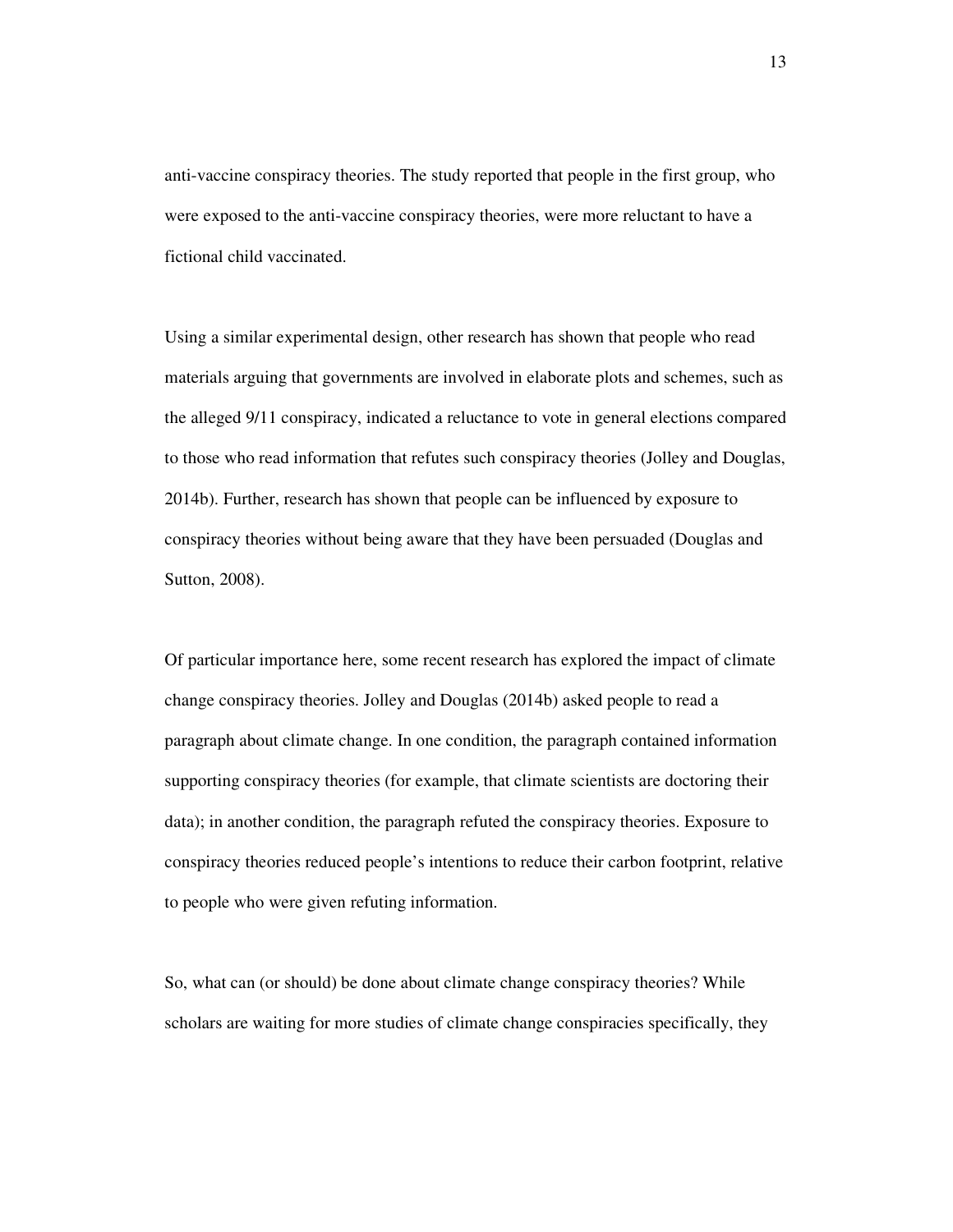have suggested general strategies for undermining conspiracy theories to ensure public safety (for example, see Sunstein and Vermeule, 2009). These strategies include banning conspiracy theories altogether, imposing financial disincentives (such as taxes) on people who disseminate such theories, and engaging in "cognitive infiltration" joining conspiracy groups and counter-arguing against their conspiracy claims. However, these suggestions are arguably undemocratic, unreasonable, and impractical. They may also backfire, and the likelihood of "conversion" using scientific evidence is limited because climate change denial increasingly reflects ideological positions (Bain et al., 2012).

Instead of *reactive* approaches like these, it may instead be possible to take a *proactive* stance by addressing the underlying conditions that allow conspiracy theories to prosper. As in the field of medicine, approaches to climate change conspiracy theories could be therapeutic (akin to treating or curing an existing illness) or preventive (like seeking to avoid or reduce the occurrence of an illness). Several factors that are associated with conspiracy belief are alterable. Factors such as uncertainty (van Prooijen and Jostmann, 2013), feelings of powerlessness (Abalakina-Paap et al., 1999), political cynicism (Swami, 2012), magical thinking (Barron et al., 2014), and errors in logical and probabilistic reasoning (Brotherton and French, 2014) are all associated with belief in conspiracy theories. Addressing these factors may decrease reliance on conspiracy explanations. For example, business professors Jennifer Whitson and Adam Galinsky (2008) showed that a lack of control increases belief in conspiracy theories. Therefore,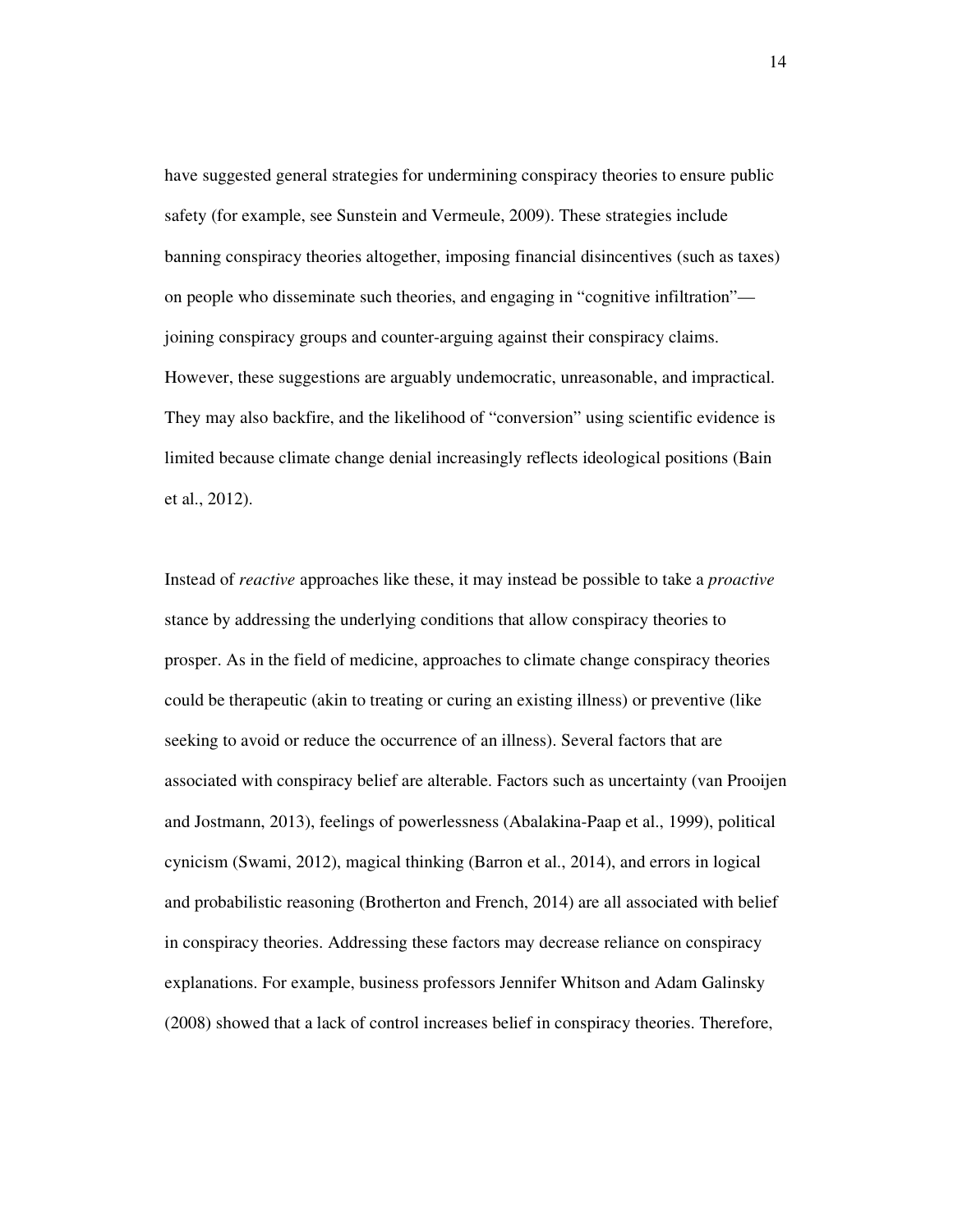inducing instead a strong sense of control may reduce reliance on conspiracy theories. Future research will determine whether interventions are effective. They need not be tailored toward specific conspiracy theories, and they may have broader benefits such as improving openness and transparency in society, and critical and rational thinking in its citizens.

Exploring the impact of climate change conspiracy theories is timely and important. They cannot be dismissed as trivial or harmless. Governments and environmental professionals need to be aware that conspiracy theories may be detrimental to their efforts to encourage pro-environmental action. A future challenge for researchers will be to identify ways to responsibly deal with the consequences of climate change conspiracy theories.

#### **Author biographies**

**Karen M. Douglas** is a professor of social psychology at the University of Kent. She studies the social psychological factors associated with belief in conspiracy theories and the consequences of conspiracism. She is also interested generally in the social psychology of human communication. She is currently co-editor of the *British Journal of Social Psychology*.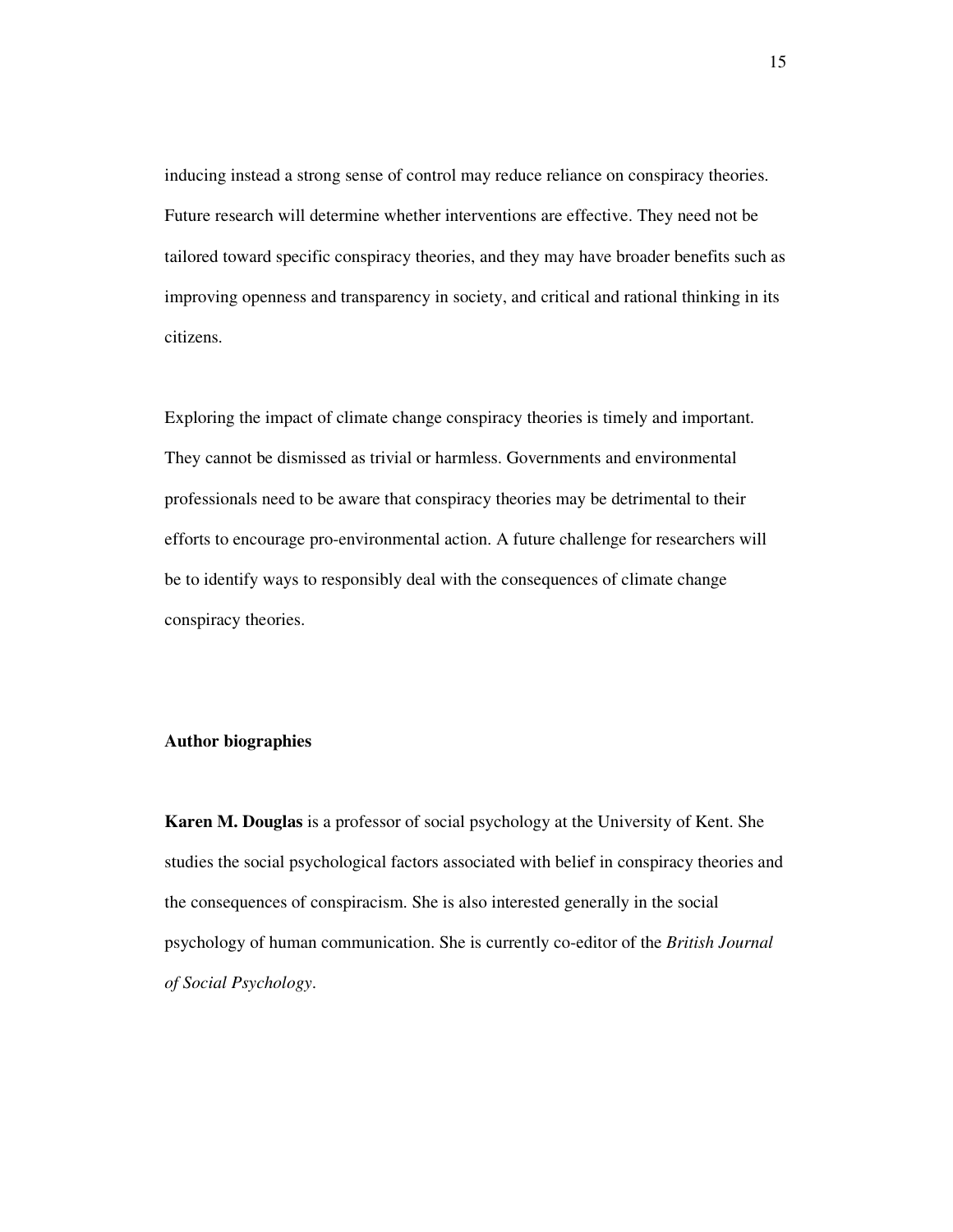**Robbie M. Sutton** is a professor of social psychology at the University of Kent. He studies the social psychology of justice and inequality, including the psychological mechanisms that cause people to believe in conspiracy theories. He is lead author of the textbook *Social Psychology* (Palgrave Macmillan, 2013) and lead editor of *Feedback: The Communication of Praise, Criticism and Advice* (Peter Lang Publishing, 2012).

#### **Funding**

This research received no specific grant from any funding agency in the public, commercial, or not-for-profit sectors.

#### **References**

Abalakina-Paap M, Stephan WG, Craig T et al. (1999) Beliefs in conspiracies. *Political Psychology* 20(3): 637–647. Available at:

http://onlinelibrary.wiley.com/doi/10.1111/0162-895X.00160/abstract.

Achenbach J (2006) The tempest. *The Washington Post*, May 28. Available at: http://www.washingtonpost.com/wp-

dyn/content/article/2006/05/23/AR2006052301305\_pf.html

- Bain PG, Hornsey MJ, Bongiorno R et al. (2012) Promoting pro-environmental action in climate change deniers. *Nature Climate Change* 2: 600–603. Available at: http://www.nature.com/nclimate/journal/v2/n8/full/nclimate1532.html.
- Barron D, Morgan K, Towell T et al. (2014) Associations between schizotypy and belief in conspiracist ideation. *Personality and Individual Differences* 70: 156–159.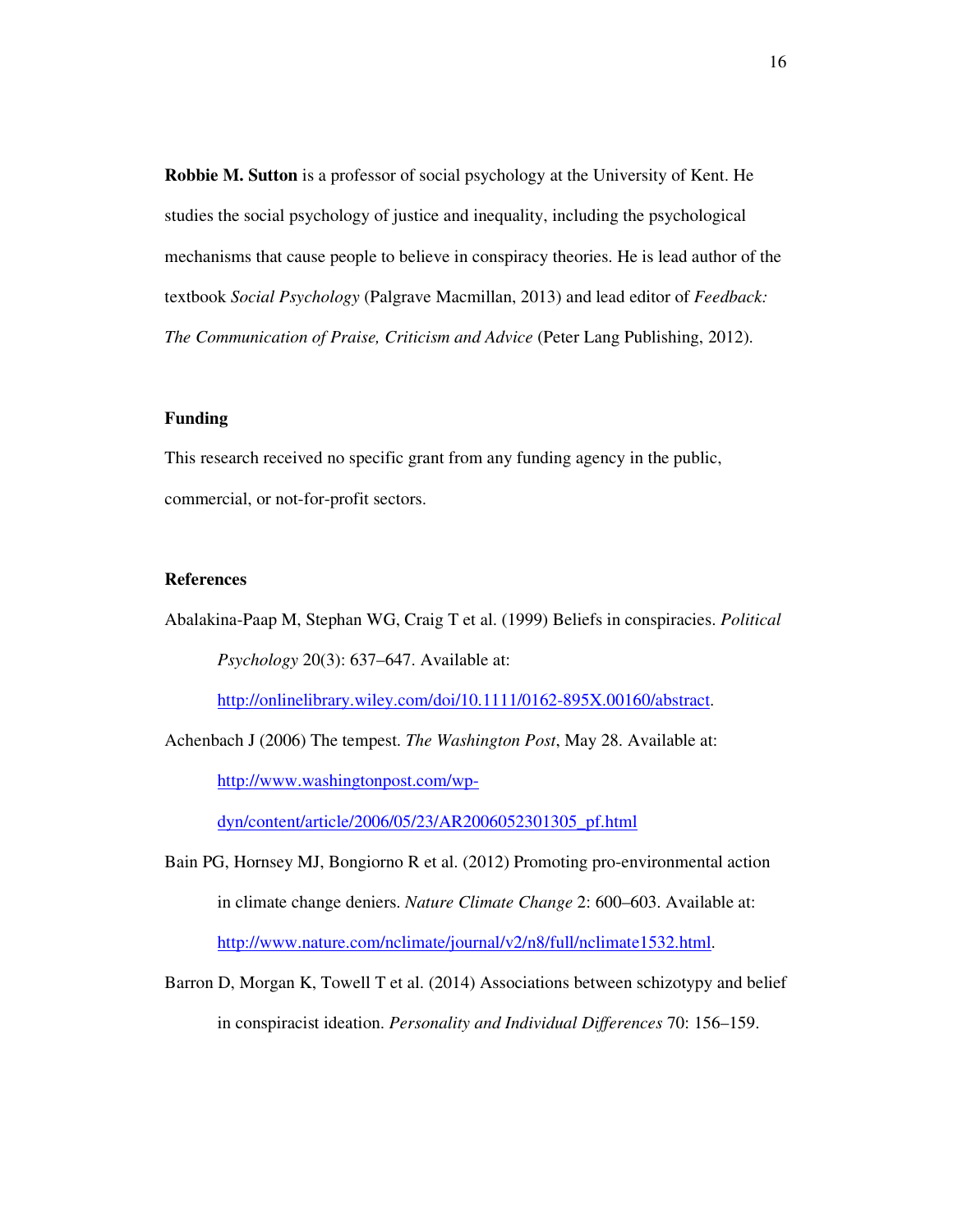Available at:

http://www.sciencedirect.com/science/article/pii/S0191886914003821.

Bandura A (2007) Impeding ecological sustainability through selective moral disengagement. *International Journal of Innovation and Sustainable Development* 2(1): 8–35. Available at:

http://www.moraldisengagement.com/papers/MDEcology.pdf.

- Brotherton R and French CC (2014) Belief in conspiracy theories and susceptibility to the conjunction fallacy. *Applied Cognitive Psychology* 28(2): 238–248. Available at: http://onlinelibrary.wiley.com/doi/10.1002/acp.2995/abstract..
- Brulle RJ (2013) Institutionalizing delay: foundation funding and the creation of U.S. climate change counter-movement organizations. *Climatic Change* 122: 681– 694. Available at: http://link.springer.com/article/10.1007%2Fs10584-013-1018- 7#page-1.
- Chaiken S and Maheswaran D (1994) Heuristic processing can bias systematic processing: Effects of source credibility, argument ambiguity, and task importance on attitude judgment. *Journal of Personality and Social Psychology* 66(3): 460-473. Available at: http://psycnet.apa.org/psycinfo/1994-25314-001.
- Coady D (ed.) (2006) *Conspiracy Theories: The Philosophical Debate*. Hampshire: Ashgate. Available at: http://www.ashgate.com/isbn/9780754652502.
- Cohen GL (2003) Party over policy: The dominating impact of group influence on political beliefs. *Journal of Personality and Social Psychology* 85(5): 808–822. Available at: http://psycnet.apa.org/psycinfo/2003-09138-003.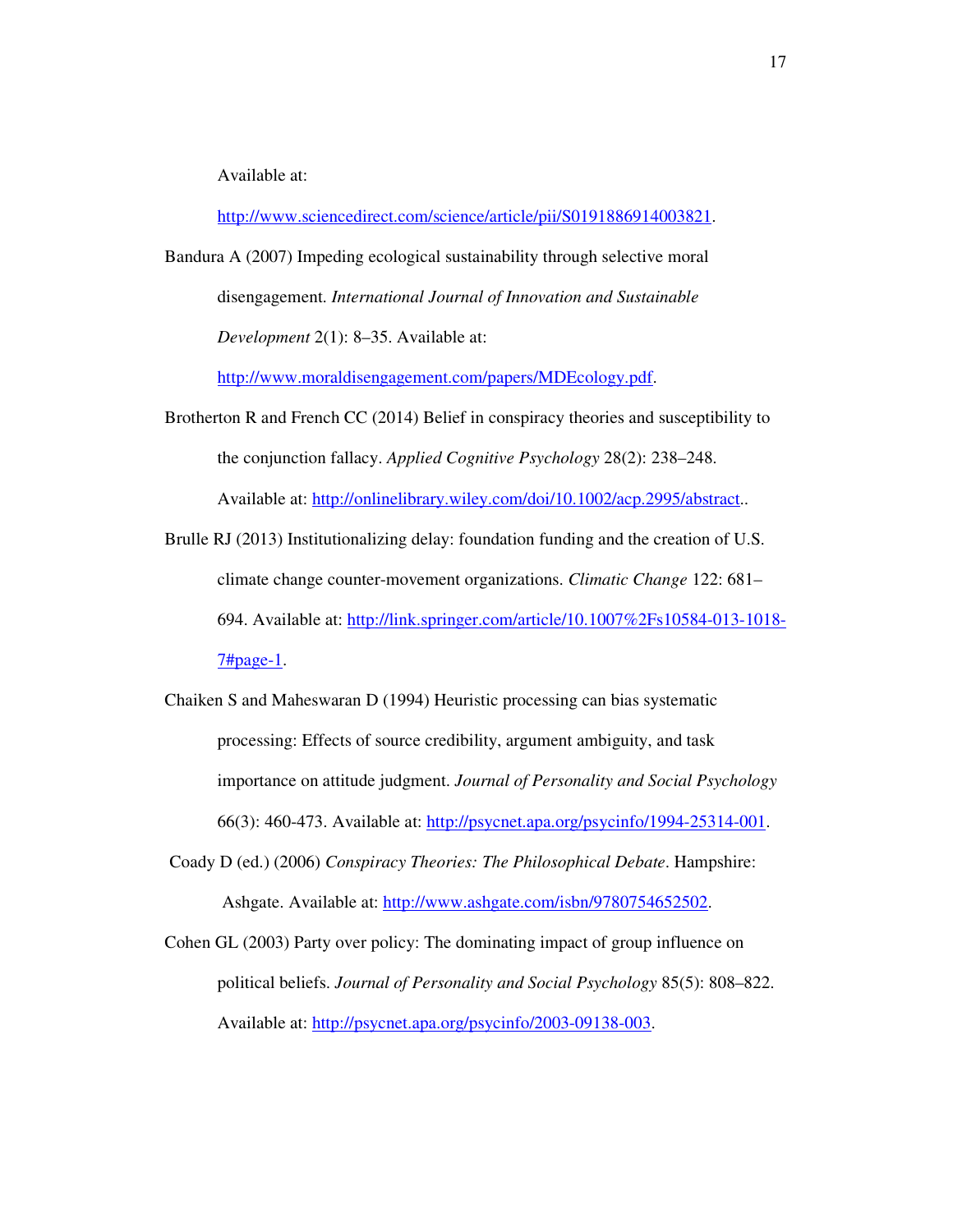Douglas KM and Sutton RM (2008) The hidden impact of conspiracy theories:

Perceived and actual influence of theories surrounding the death of Princess Diana. *Journal of Social Psychology* 148(2): 210–221. Available at: http://www.ncbi.nlm.nih.gov/pubmed/18512419.

Dunlap RE and Jacques PJ (2013) Climate change denial books and conservative think tanks: exploring the connection. *American Behavioral Scientist* 57: 699–731. Available at: http://abs.sagepub.com/content/57/6/699.

- Feygina I, Jost JT and Goldsmith RE (2010) System justification, the denial of global warming, and the possibility of "system-sanctioned change." *Personality and Social Psychology Bulletin* 36(3): 326–338. Available at: http://psp.sagepub.com/content/36/3/326.
- Fischer D (2013) "Dark money" funds climate change denial effort. *Scientific American,* December 23. Available at:

http://www.scientificamerican.com/article/dark-money-funds-climate-change-

denial-effort/.

Gibson C (2012) Koch brothers exposed: Fueling climate denial and privatizing democracy, June 20. Available at: http://greenpeaceblogs.org/2012/04/02/kochbrothers-exposed-fueling-climate-denial-and-privatizing-democracy/.

Hovland CI and Weiss W (1951) The influence of source credibility on communication effectiveness. *Public Opinion Quarterly* 15(4): 635–650. Available at: http://poq.oxfordjournals.org/content/15/4/635.abstract.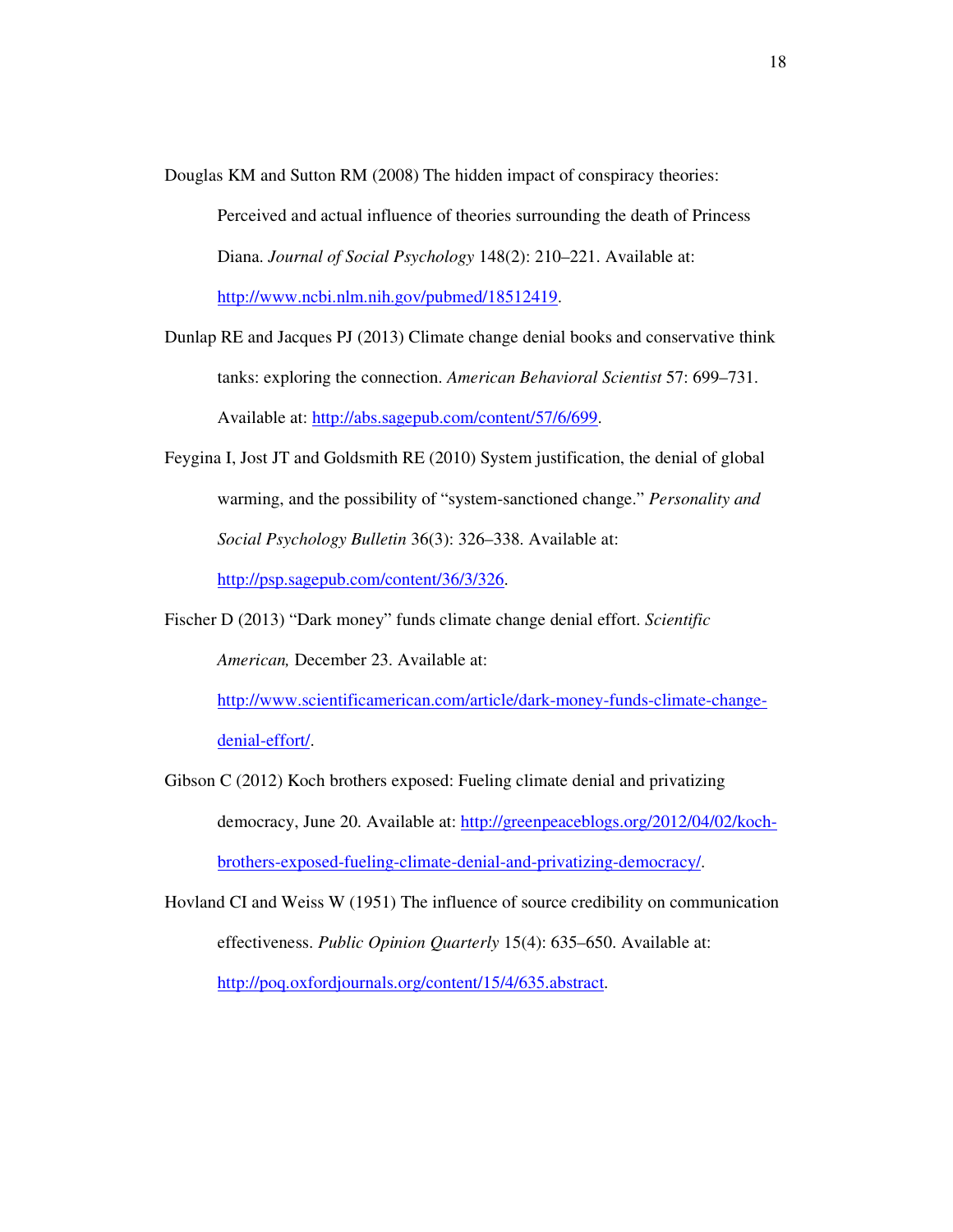Howard BC (2014) Data deleted From UN climate report highlight controversies.

*National Geographic*, July 3. Available at:

http://news.nationalgeographic.com/news/2014/07/140703-ipcc-climate-reportdeleted-data-global-warming-science/.

Jolley D and Douglas KM (2014a) The effects of anti-vaccine conspiracy theories on vaccination intentions. *PLoS ONE* 9(2): e89177. Available at:

http://www.plosone.org/article/info%3Adoi%2F10.1371%2Fjournal.pone.00891

77.

- Jolley D and Douglas KM (2014b) The social consequences of conspiracism: Exposure to conspiracy theories decreases intentions to engage in politics and to reduce one's carbon footprint. *British Journal of Psychology* 105(1): 35–56. Available at: http://onlinelibrary.wiley.com/doi/10.1111/bjop.12018/abstract.
- Kahan DM, Peters E, Wittlin M et al. (2012) The polarizing impact of science literacy and numeracy on perceived climate change risks. *Nature Climate Change,* 2: 732–735. Available at:

http://www.nature.com/nclimate/journal/v2/n10/full/nclimate1547.html.

Kunda Z (1990) The case for motivated reasoning. *Psychological Bulletin* 108(3): 480– 498. Available at: http://psycnet.apa.org/psycinfo/1991-06436-001.

Leman PJ and Cinnirella M (2007) A major event has a major cause: Evidence for the role of heuristics in reasoning about conspiracy theories. *Social Psychological Review* 9(2): 18–28. Available at: http://pure.rhul.ac.uk/portal/en/publications/amajor-event-has-a-major-cause-evidence-for-the-role-of-heuristics-in-reasoning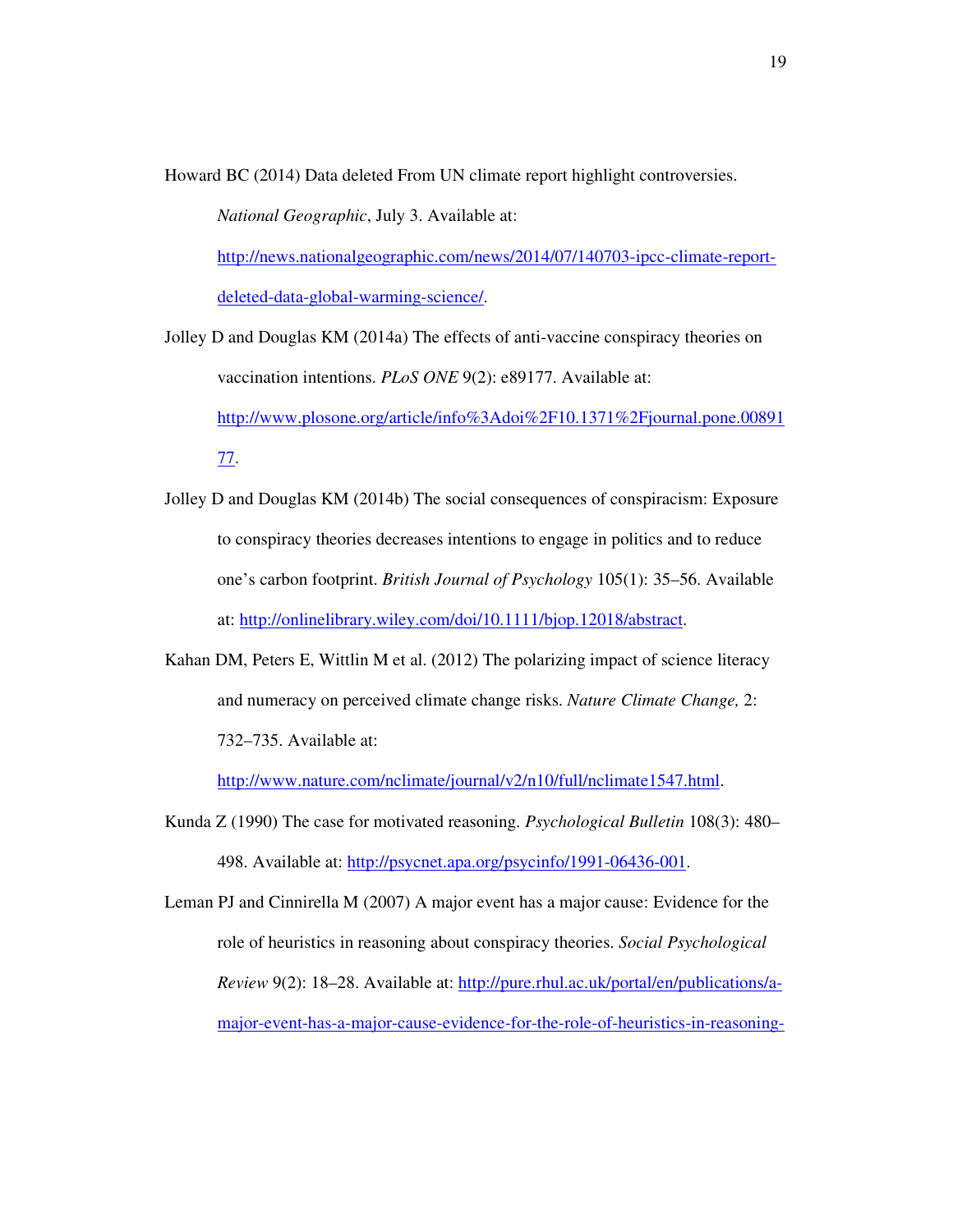about-conspiracy-theories%282ad8342b-f5ca-4791-b988-

ae70fbfdb4b3%29.html.

Lewandowsky S, Gignac GE and Oberauer K (2013) The role of conspiracist ideation and worldviews in predicting rejection of science. *PLoS ONE* 8(10): e75637. Available at:

http://www.plosone.org/article/info%3Adoi%2F10.1371%2Fjournal.pone.00756

37.

- Leiserowitz A (2006) Climate change risk perception and policy preferences: The role of affect, imagery, and values. *Climate Change* 77: 45–72. Available at: http://link.springer.com/article/10.1007%2Fs10584-006-9059-9.
- Markowitz EM and Shariff AF (2012) Climate change and moral judgement. *Nature Climate Change* 2: 243–247. Available at:

http://www.nature.com/nclimate/journal/v2/n4/abs/nclimate1378.html.

- McCauley C and Jacques S (1979) The popularity of conspiracy theories of presidential assassination: A Bayesian analysis. *Journal of Personality and Social Psychology* 37(5): 637*–*644. Available at: http://psycnet.apa.org/psycinfo/1980- 28000-001.
- Monbiot G (2009) Monbiot's royal flush: Top 10 climate change deniers. *The Guardian*, March 9. Available at: http://www.theguardian.com/environment/georgemonbiot/2009/mar/06/climate-

change-deniers-top-10.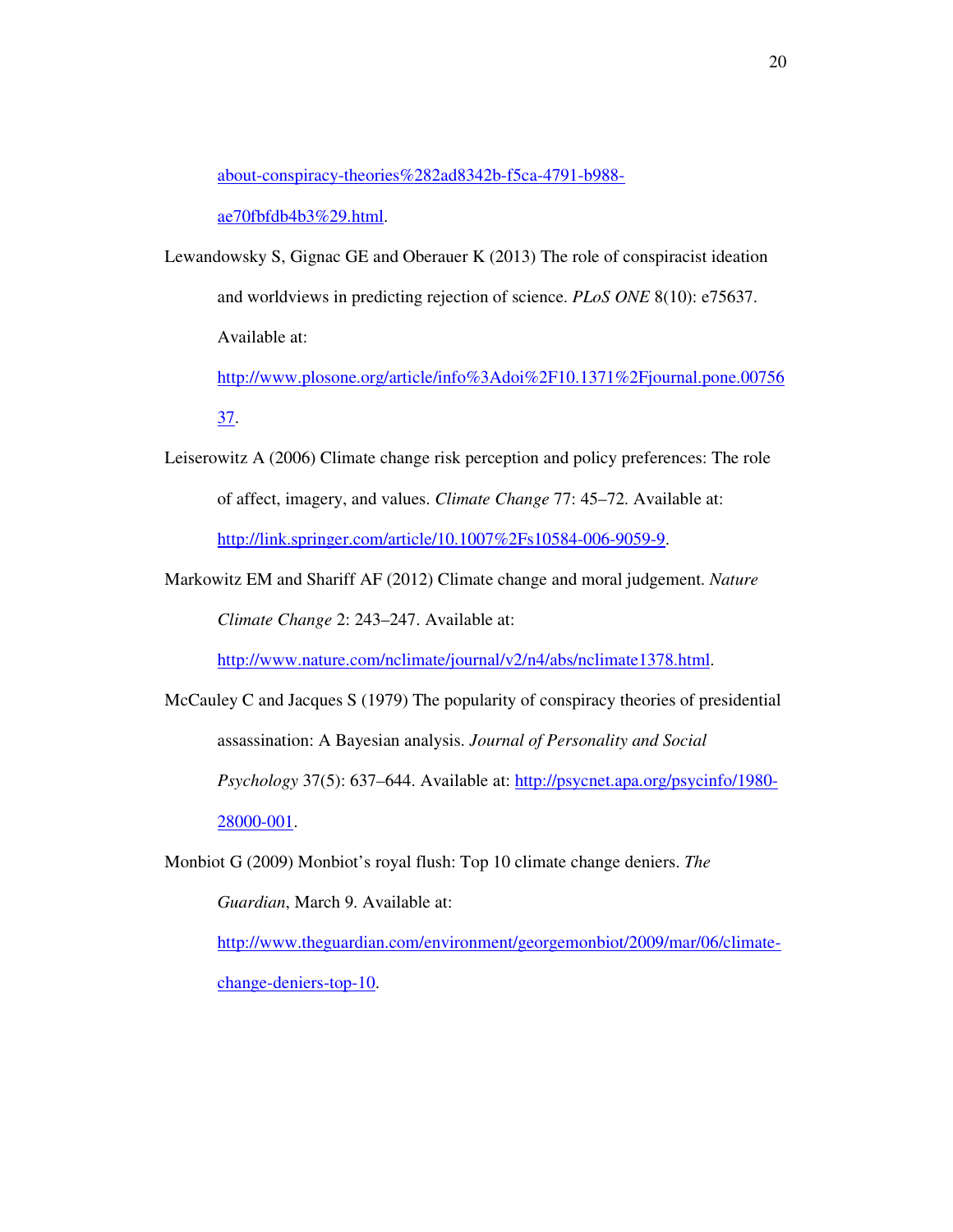- NASA (2014) Global climate change: Vital signs of the planet. Available at http://climate.nasa.gov/.
- Oreskes N and Conway EM (2010) *Merchants of Doubt*. New York: Bloomsbury.

Sedikides C, Gaertner L and Toguchi Y (2003) Pancultural self-enhancement. *Journal of Personality and Social Psychology* 84(1): 60–79. Available at: http://www.southampton.ac.uk/~crsi/pancultural2003.pdf.

Sunstein CR and Vermeule A (2009) Conspiracy theories: Causes and cures. *Journal of Political Philosophy* 17(2): 202–227. Available at:

http://onlinelibrary.wiley.com/doi/10.1111/j.1467-9760.2008.00325.x/abstract.

Swami V (2012) Social psychological origins of conspiracy theories: The case of the Jewish conspiracy theory in Malaysia. *Frontiers in Psychology* 3: 280. Available at: http://www.ncbi.nlm.nih.gov/pmc/articles/PMC3412387/.

Taylor SE and Brown JD (1988) Illusion and well-being: A social psychological perspective on mental health. *Psychological Bulletin* 103(2): 193–210. Available at http://psycnet.apa.org/index.cfm?fa=search.displayRecord&uid=1988-16903- 001.

Tajfel H and Turner J (1979) An integrative theory of intergroup conflict. In: Worchel S and Austin WG (eds.) *Psychology of Intergroup Relations*. Michigan: Nelson-Hall Publishers, pp. 33–47. Available at: http://dtserv3.compsy.unijena.de/\_\_C12579E500316406.nsf/0/916B517AB58093DDC12579E6002805C4 /\$FILE/Tajfel%20&%20Turner%201979.pdf.